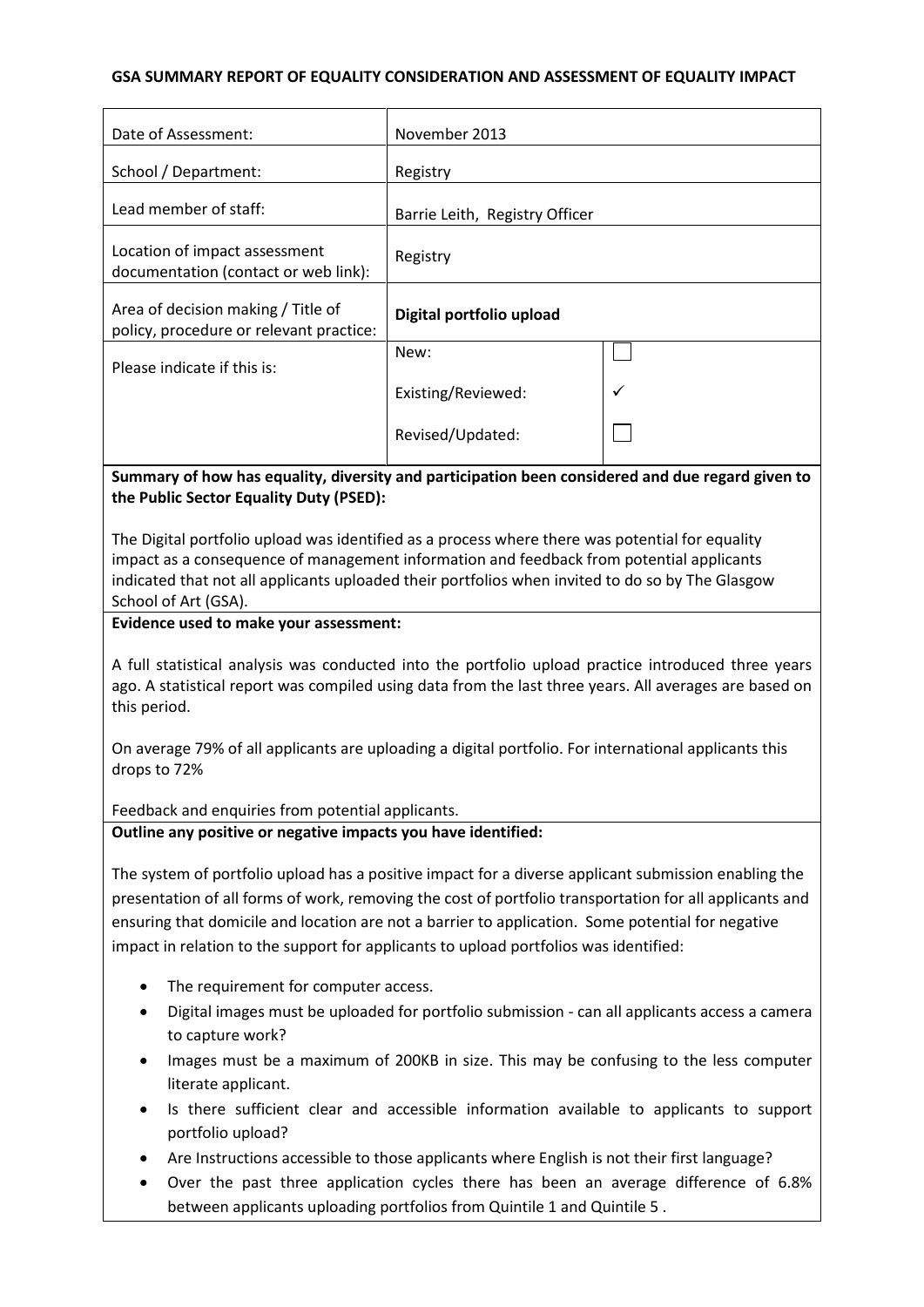# **Summary of actions you have taken or plan to take as a result:**

(Please attach your action plan)

- Improve data collection and enhance statistical analysis using the Student Record System to enable further and more detailed analysis across all protected characteristics.
- Liaise with the Continuing Education department to explore the potential to build on current application workshop practise to make supported digital portfolio upload more widely available.
- Continuing Education will explore the provision of access to cameras to allow applicants to photograph their work.
- GSA will benchmark practice of portfolio submission with other institutions to identify areas of good practice.
- GSA will liaise with other institutions to on the percentages of portfolios submitted. It would be helpful to identify whether 80% is in fact a UK average.
- GSA has created a Q and A document that provides answers to the most frequently asked questions in relation to how to upload a portfolio. This will be reviewed in response to feedback.
- GSA will liaise with external and international agents to ensure that the Q and A document is accessible in different contexts.
- GSA has produced guidance on how to amend an image to 200kb in size to meet GSA requirements.
- GSA will explore whether an image countdown can be introduced to allow applicants to know when images have been uploaded successfully and how many have still have to be uploaded.

# **Summary of what do you anticipate will change as a result of your actions and where / when these will be reported and reviewed:**

Registry will monitor and review the statistical data on an annual basis to identify areas of concern and introduce solutions where necessary. The statistical assessment will be carried out on an annual basis at the end of each application cycle. This will allow GSA to take steps to advance equality of opportunity for all applicants to GSA prior to the commencement of the next admissions cycle .

Actions will be recorded and reviewed in Registry's annual operational plan.

#### **State how these changes will contribute to the delivery of GSA's equality outcomes:**

These actions have the potential to contribute to equality outcome 8, due to enhanced measures for attracting a wider diversity of applicants, including BME candidates. Equality outcome 7 might therefore be affected, with the curriculum and its delivery reflecting and responding to a more diverse student body.

#### **The outcome of your assessment:**

No action – no potential adverse impact

Amendments or changes to remove barriers / promote positive outcomes

Proceed with awareness of adverse impact